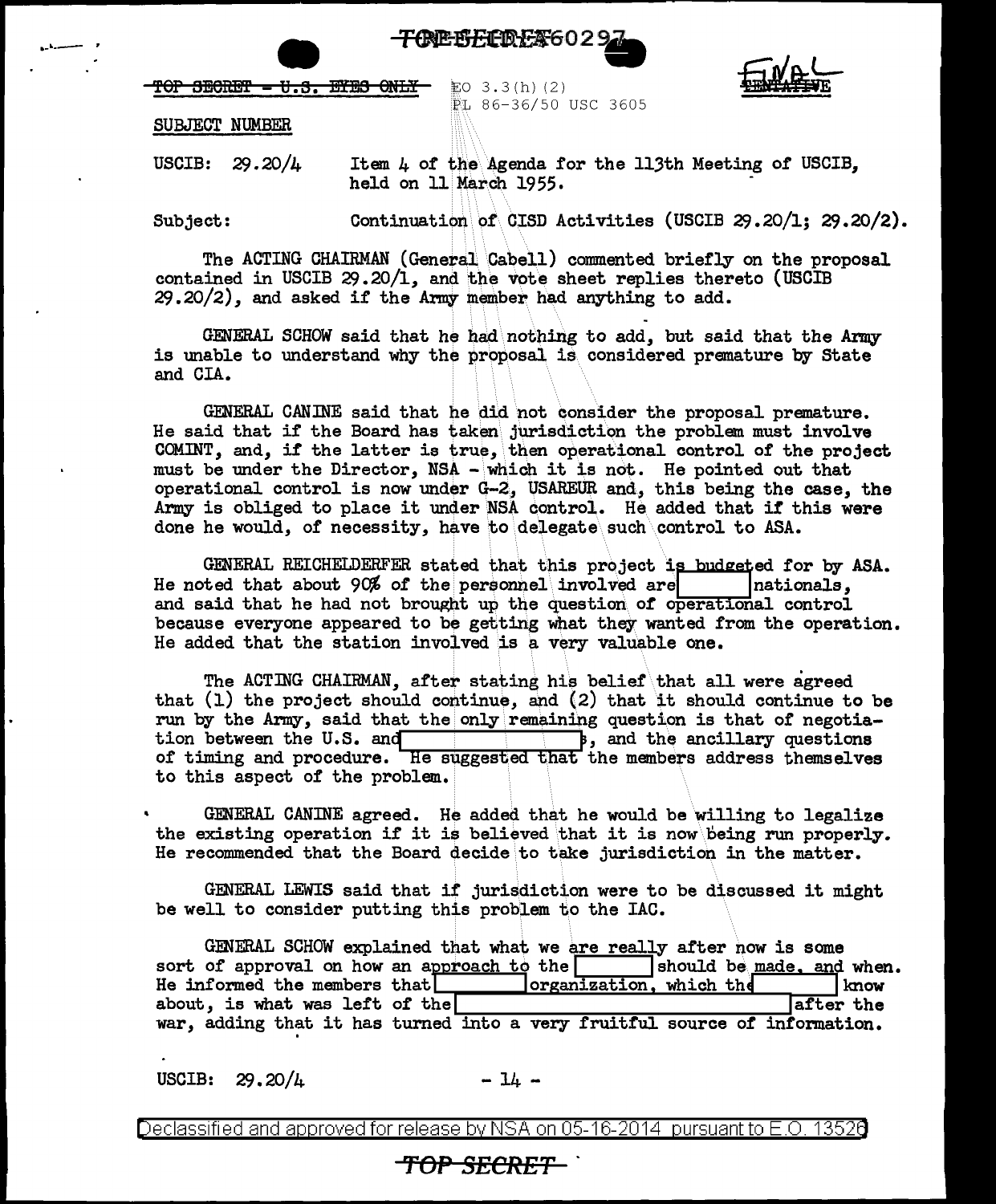

#### TOP SECRET <del>U.S. BYES ONLY</del>

 $\texttt{USCIB:} \quad 29.20/\texttt{L}$ 

iEO 3.3(h)(2) PL 86-36/50 USC 3605

He said that the main idea is to be in a position, when the right time<br>arrives, to go to the same on the basis of the productivity of this on the basis of the productivity of this operation, thereby forestalling an independent, similar effort by the

GENERAL CANINE said that he agreed with this concept, and would be willing to assist the Army in any way possible.

The ACTING CHAIRMAN asked if the Army considered this the appropriate time to make an approach.

GENERAL SCHOW replied that the exact time of approach has not been determined, adding that the important thing is to be prepared to act without delay when the right time does arrive.

MR. ARMSTRONG noted that this is in fact a proposal for a limited  $\alpha$  arrangement, and said that in view of the delicate arrangement under which this activity is conducted, a new approach should not be made until ratification of the Paris agreements.

The ACTING CHAIRMAN said that General Truscott's views on this subject have been received and he recommends against an approach prior to the treaty ratification because it would: (1) weaken the future U.S. bargaining position in  $\vert$  as well as in other fields,  $(2)$  $\sqrt{$ with an embarrassing situation, since they are in confront the no legal position to accept the material nor to enter into an agreement. and (3) adversely affect the sensitive balance of present arrangements.

GENERAL CANINE suggested that would have little difficulty in agreeing on timing, and asked if the members would be willing for Mr. Armstrong to have the authority to proceed with negotiations. with the understanding that the problem would be worked out with the He said that he thought this Board was attempting to get too much into the details of the problem.

GENERAL SCHOW expressed his personal opinion that we stand a good chance of losing out if we are not in a position to negotiate with the at the right time.

GENERAL CANINE agreed, stating his belief that it would be inadvisable for this Board to have to do any further voting once the right time for an approach has arrived. He said that he thought the Board should assign responsibility for making an approach.

The ACTING CHAIRMAN said that it would be appropriate to grant this authority to

USCIB:  $29.20/4$ 

 $-15 -$ 

### <del>TOP SECRET-</del>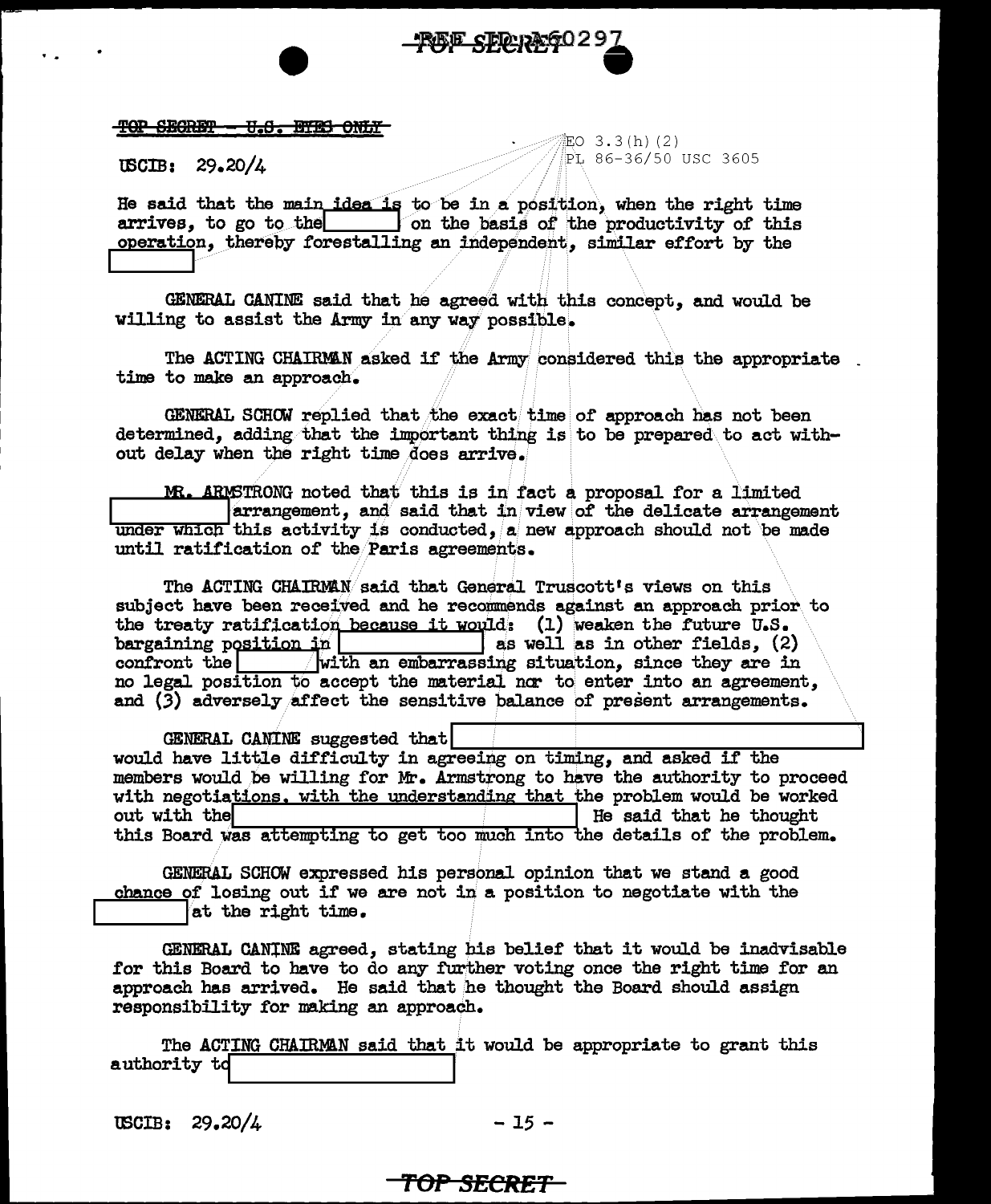

<del>. U.S. EYES ONL</del> TOP SECRET

EO 3.3(h)(2) PL 86-36/50 USC 3605

USCIB:  $29.20/4$ 

MR. ARMSTRONG commented that this would satisfy the requirements of his Department.

GENERAL REICHELDERFER pointed out that we are considering the release of certain s and said that the Ambassador probably would not be too familiar with the details of the problem.

The ACTING CHAIRMAN, restating his belief that the Ambassador could handle the matter properly, noted the importance of having the subject introduced in the proper form, at the proper level, at the proper time, and by the proper person.

GENERAL CANINE reminded the members that the Army is now the Executive Agent, and said that the suggested action by the Ambassador would have the effect of changing the Army's responsibility.

The ACTING CHAIRMAN stated that there is no intent to change the Executive Agent.

GENERAL SCHOW said that he would like to have the Army continue with its responsibility, particularly since the Army will have to decide what is to be turned over.

GENERAL LEWIS, agreeing that timing is all-important, said that he is not convinced that an approach should be made after ratification of the treaty, suggesting that just before ratification might be more advantageous. He recommended that authority for decision be given to the Ambassador.

 $\Box$  and the Army representative, backed up by the

The ACTING CHAIRMAN said that he could not see how we could avoid giving authority to the Ambassador, leaving him free to call upon such others for advice as he may choose.

GENERAL CANINE said that he thought the Army should continue to have the initiative.

GENERAL LEWIS noted again that the will be concerned with the problem.

The ACTING CHAIRMAN pointed out that the main problem is to get an effective instrument of notification. He suggested that a letter to charge him with the problem and request that he advise with CG, USAREUR and the CIA representative, and act in concert with the

 $-16-$ USCIB:  $29.20/4$ 

# <del>-TOP-SECRET -</del>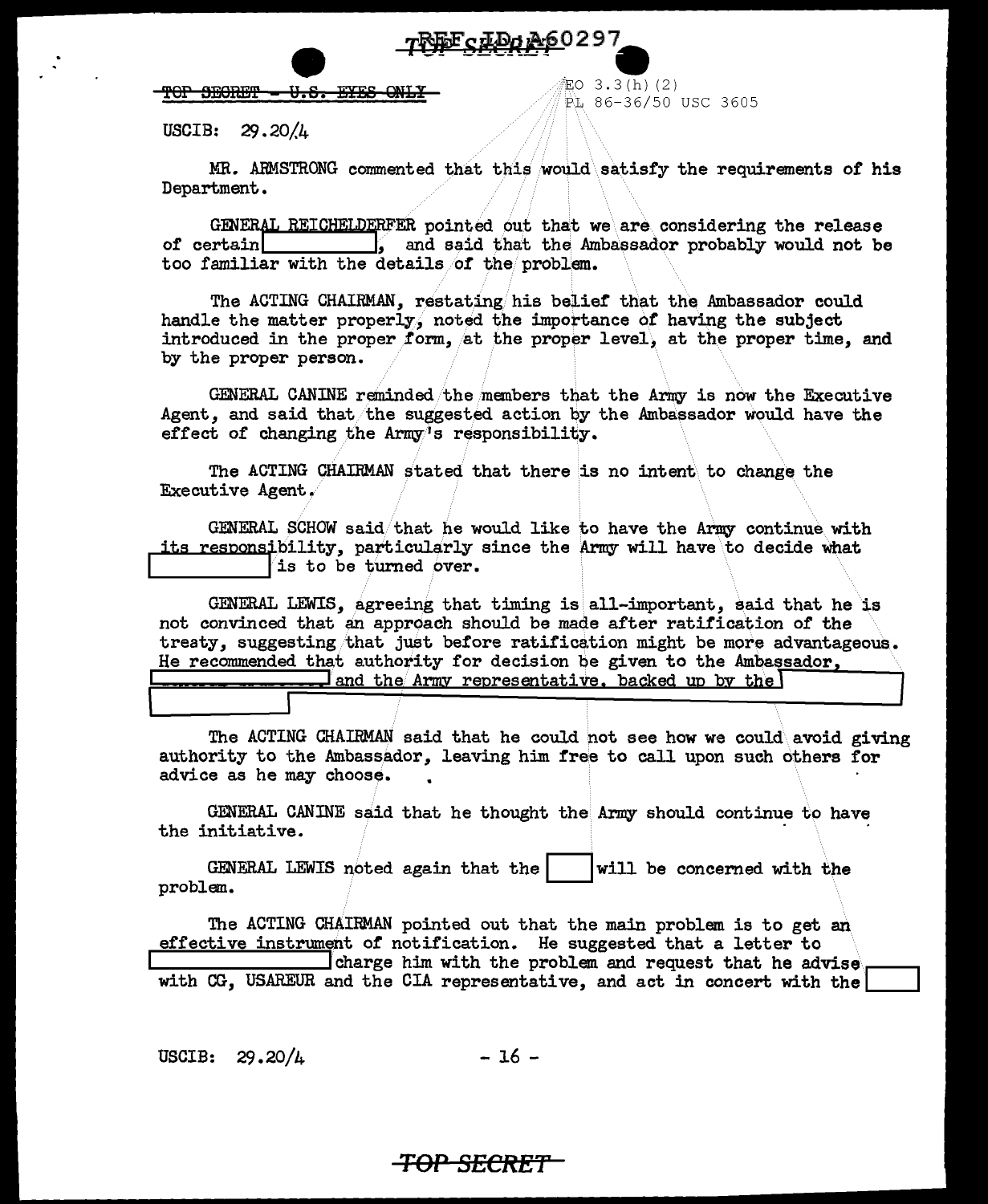

#### TOP SECRET 11.S <del>EYES</del>

#### USCIB:  $29.20/\mu$

 $EO$  3.3(h)(2)  $PL$  86-36/50 USC 3605

GENERAL REICHELDERFER informed the members that the Department of State has already written to the Ambassador on the subject, indicating that he has the problem at his fingertips and that there is no need to duplicate the advice given.

ADMIRAL DANIEL suggested that the Army be told to go ahead with the problem.

MR. ARMSTRONG recommended that the Board reach a decision as to whether or not this will be a arrangement.

The members discussed further the mechanics of notification through diplomatic and military channels. Following the discussion the Acting Chairman asked if all were agreed that the Executive Secretary should prepare draft letters, for USCIB approval, (1) to the Secretary of State for  $(2)$  to the Secretary of Defense for passage passage td to appropriate military authorities in Europe, and (3) to LSIB, informing them of U.S. action.

GENERAL CANINE pointed/out that the Board would be attacking the problem at a very high level by going directly to the Secretaries of State and Defense. He asked, for example, how much leeway would be given the Secretary of Defense; and would he be asked to issue an order or directive?.

The ACTING CHAIRMAN replied that the letter would be phrased to present a suggested course of action, indicating, for example, that the be used as a coordinating medium, and pointing out the interest and responsibility of the Ambassador in the matter.

GENERAL CANINE said that he could not agree with passing the problem to the Secretary of Defense because, among other reasons, it did not represent completed staff action.

After further discussion an alternative course of action was proposed. resulting in agreement that, instead of letters to the Secretaries of State and Defense, the State and Army members would take independent action of the problem in general. of to inform their representatives in the fact that the Senior Army Representative should consult in advance with as to the institution of negotiations with the  $\Gamma$ 

familiarity with the problem, and of General Truscott's  $\sqrt{ct}$ awareness of the situation.

USCIB:  $29.20/4$  $-17-$ 

# <del>TOP SECRET-</del>